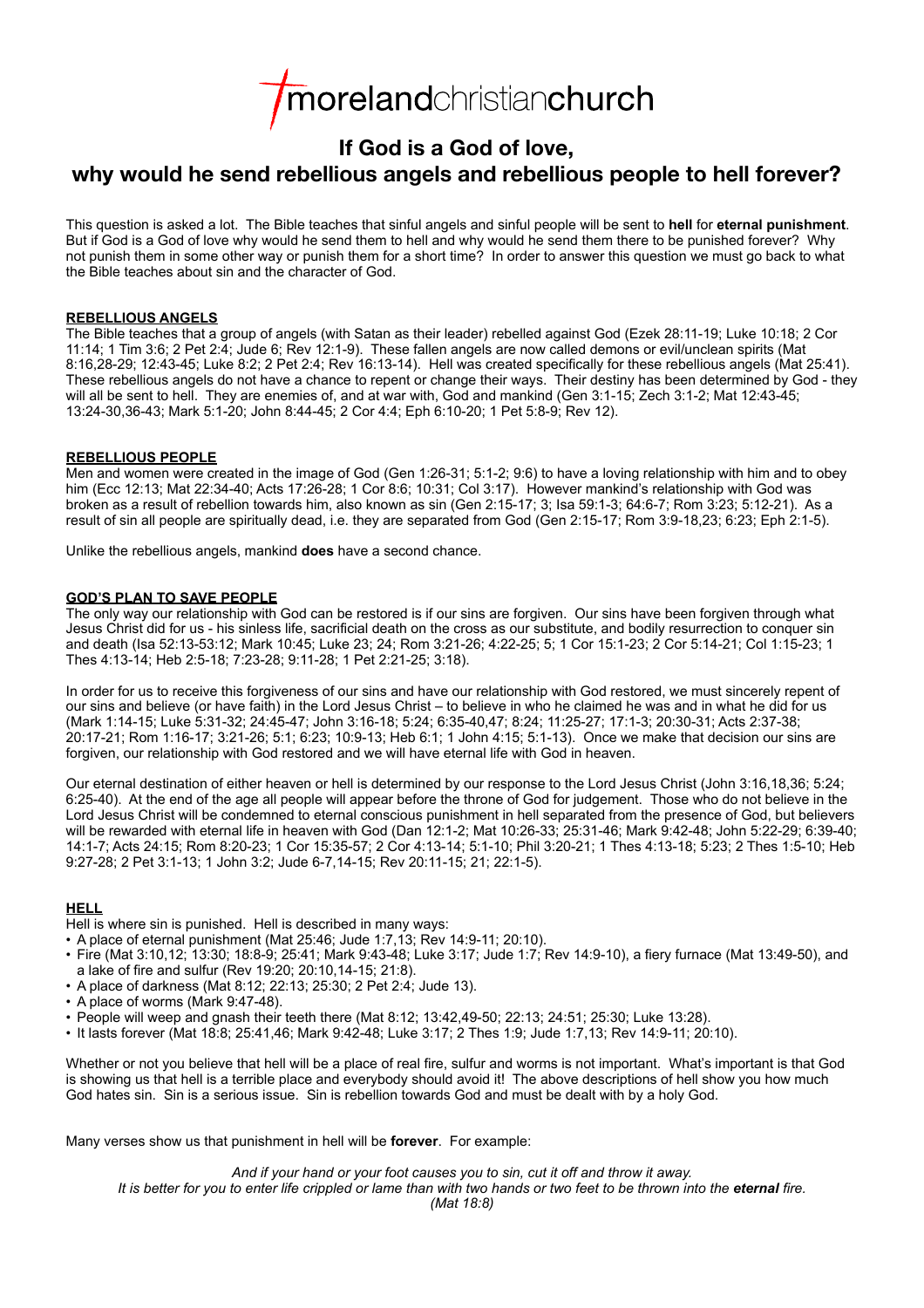*"Then he will say to those on his left, 'Depart from me, you cursed, into the eternal fire prepared for the devil and his angels... And these will go away into eternal punishment, but the righteous into eternal life. (Mat 25:41,46)*

*And if your hand causes you to sin, cut it off. It is better for you to enter life crippled than with two hands to go to hell, to the unquenchable fire. ...'where their worm does not die and the fire is not quenched.' (Mark 9:42-48)*

> *His winnowing fork is in his hand, to clear his threshing floor and to gather the wheat into his barn, but the chaff he will burn with unquenchable fire. (Luke 3:17)*

> > *They will suffer the punishment of eternal destruction, away from the presence of the Lord and from the glory of his might, (2 Thes 1:9)*

*...just as Sodom and Gomorrah and the surrounding cities, which likewise indulged in sexual immorality* and pursued unnatural desire, serve as an example by undergoing a punishment of eternal fire. *...wild waves of the sea, casting up the foam of their own shame;* wandering stars, for whom the gloom of utter darkness has been reserved **forever**. *(Jude 7,13)*

> *And the smoke of their torment goes up forever and ever, and they have no rest, day or night, these worshipers of the beast and its image, and whoever receives the mark of its name." (Rev 14:11)*

*...and the devil who had deceived them was thrown into the lake of fire and sulfur where the beast and the false prophet were, and they will be tormented day and night forever and ever. (Rev 20:10)*

So the Bible is very clear about how God plans to punish sin in the after-life - it will be in an eternal hell. But why did God choose this method? One way of answering this question is to look at God's character.

#### **GOD'S CHARACTER**

The Bible tells us many things about God's character:

#### **God is holy** (Psa 99:9; Rev 4:8).

This means he is without sin. God doesn't sin (Psa 92:15; Jam 1:13). Since God is holy, sin is repulsive to him; he hates sin. Sin is not part of his nature. Therefore sin cannot be in God's presence and he will not co-exist with sin. Therefore God must punish sin because he is holy.

**God is righteous and just** (Psa 9:16; 11:7; 89:14; Rom 2:1-11; 3:21-26; Rev 19:1-2).

This means that God is always right and his standards are the only right ones. God is never wrong. Since God is righteous and just, he will not co-exist with sin. Therefore God must punish sin because he is righteous and just.

#### **God is a fair and just judge** (Psa 89:14; Isa 30:18; 1 Pet 2:23).

A judge determines the guilt or innocence of an individual and the reward or punishment an individual receives. The Bible tells us that God will judge all people (Mat 25:31-46; Rev 20:11-15). Since God is a fair and just judge he will therefore reward those who are forgiven of sin and punish those who are guilty of sin.

**God is love** (Psa 100:5; Rom 5:7-8; 1 John 3:16; 4:7-16). If we want to know what true love is, we simply need to look at God because God is love (1 John 4:8,16). God's definition or standard of love is found in several parts of the Bible but can be summed up quite well in 1 Cor 13:4-8 and 1 John 3:16.

> *Love is patient and kind; love does not envy or boast; it is not arrogant or rude. It does not insist on its own way; it is not irritable or resentful; it does not rejoice at wrongdoing, but rejoices with the truth. Love bears all things, believes all things, hopes all things, endures all things. Love never ends. (1 Cor 13:4-8)*

From the above definition of love we can see that love *does not rejoice at wrongdoing*. Therefore God's love hates sin. When people ask, "If God is a God of love why does he punish sin?" the simple answer is that he punishes sin *because* he is a God of love! Most people have a wrong understanding of what love means - they have their own definition of love. We need to look at God's standard of love and understand it.

Love punishes sin. Love doesn't accept sin. People may find it difficult that love involves punishment or hatred of something, but this is God's standard of love, not ours. Our definition of love is different to God's definition of love.

> *For God so loved the world, that he gave his only Son, that whoever believes in him should not perish but have eternal life. (John 3:16)*